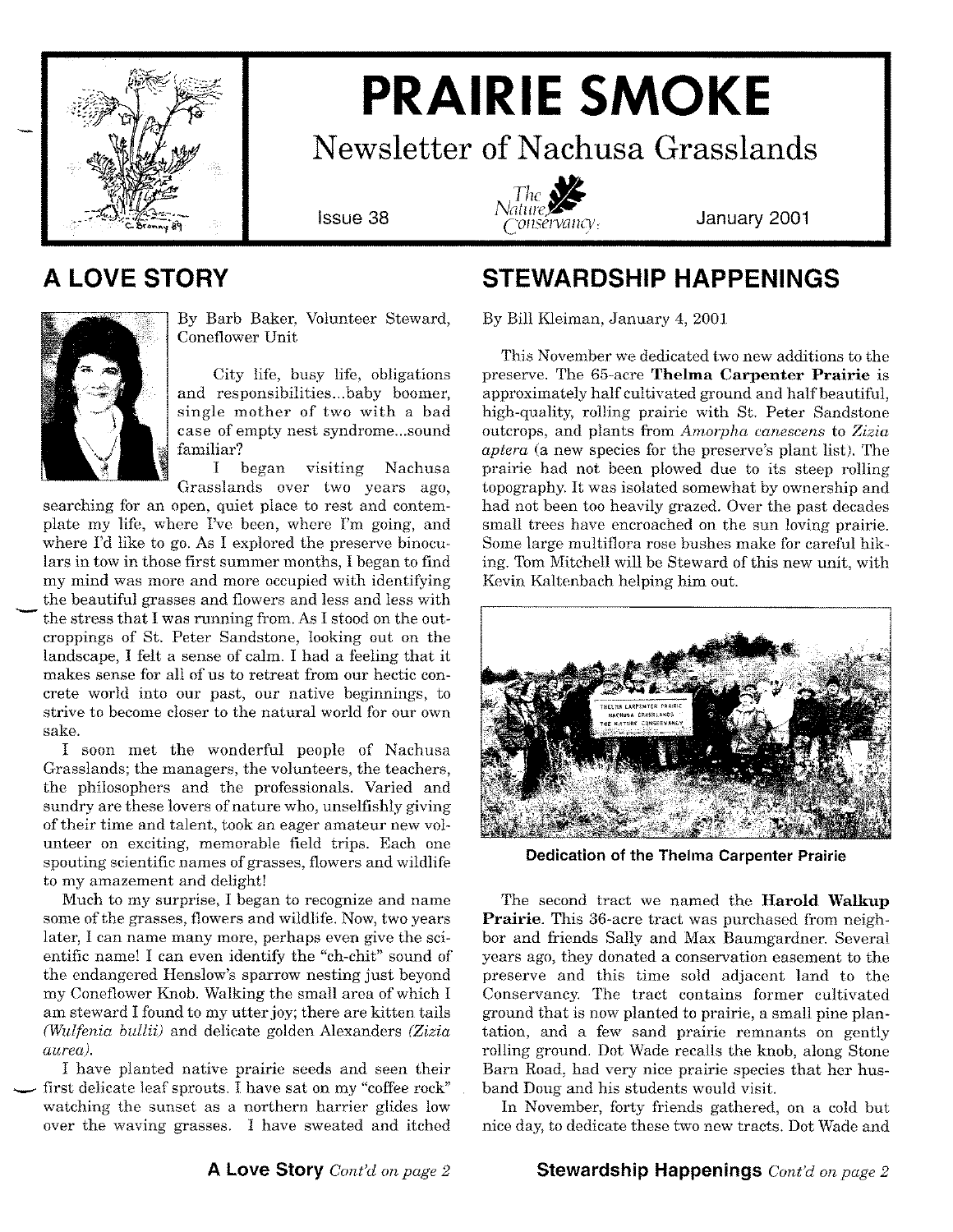### **A Love Story** *Cont'd from page 1*

pulling Queen Anne's lace out of my tallgrass in the company of resident meadowlarks and bobwhites. I have had the awesome privilege of finding, and admiring, the rare *Talinum rugospermum* (fame flower) growing on a sandy blow-out near my newly named Singing Bird Knob. I have been privileged to walk on a piece of true remnant prairie of which there is less than 1% remaining in its natural state, in this country!

Over two years have passed ...I continue to delight in Nachusa Grasslands and all it stands for, its people, its peace, its contribution and importance to everything living. Come to Nachusa, walk its lengths and go deliciously astray into its oaks and savannas, its fens and prairies. Enjoy its diverse beauty, its rarity, feel its peace. Come to volunteer and care for it, or just to appreciate it, but come!...fall in love!

### **Stewardship Happenings** *Cont'd from page 1*

Keith Blackmore reminisced about Thelma Carpenter, a librarian in nearby Oregon who loved native plants. She would wander the countryside with friends looking for remaining prairies. She left one of the largest donations to the preserve. Not too long before Thelma passed away, she was walking on the then new "Clear Creek Unit" when she noticed the prairie hills to the south. She remarked how that would be a good piece of land to include in the preserve; that land now bears her name and is a protected home for more of our native plants and animals. (See previous article on Ms. Carpenter in issue 26.)

Clarence Mitchell spoke of his life long friendship with Harold Walkup. Harold, an Ogle County resident of 98 years, donated a generous part of his estate to Nachusa Grasslands. He worked for Kable Printing for five decades. He built and lived in his own cabin in Rockvale Township until very late in his life. Harold was most comfortable living simply, surrounded by nature. (See previous articles about Mr. Walkup in issues 31 & 34.)

### **Seed Harvest:**

Jay Stacy, fellow Stewards, and friends finished off an amazing seed harvest. From the early bird's foot violets that bloomed after a spring burn at Hook Larson Prairie to the frost laden aromatic aster at Thelma Carpenter Prairie - they harvested an Ark of seed. I don't think we can get Jay to catalog the weights of all this harvest but, I think they may have a Guinness record for diversity and abundance. Thanks Jay for the harvest and for inspiring and mentoring others.

Shannon Neuendorf worked for the Prairie Preservation Society of Ogle County and harvested a bundle of seed this summer for the Clear Creek Unit.



### **Headquarters Barn: GRAND OPENING, Saturday, May 19, 2001; 10:30 a.m.-4** p.m, **Tours, Potluck and Barn Dance.**

We have the building enclosed, the siding and roof on, windows and doors installed. The lower level shop is up and running with lights and wiring done, the donated Raynor garage doors on, and heat keeping the area above freezing. Woopee.We built lots of work benches, and shelves and have the equipment organized and accessible - no more rummaging around. On the second level we have installed the original flooring in the main bay and laid a rough grade pine flooring on the remainder of the deck. The partition walls are just about finished for the gathering area, office and bathroom. We are on track for finishing this spring; the entire building taking twelve months to do. Come on out and help us finish.  $\blacksquare$ 



**Mike Adolph chiseling a mortise joint.**

There has been quite an effort and we have many people to thank. Ted Filzen, a retired Air Force Major who is very handy, volunteered full time with us for three months and really gave us a boost. Ted helped insulate the exterior walls, built work benches, hung shelves, sheathed walls, and built the second level main-bay doors. Eric Brubaker, an engineer who loves to build, has added his wit and gusto to the barn, from assembling the huge deck beams, when the building was just a skeleton, to installing the windows, doors and flooring. We have kept summer hire, Mike Hansen. on

### **Stewardship Happenings** *Cont'd on page 3*

-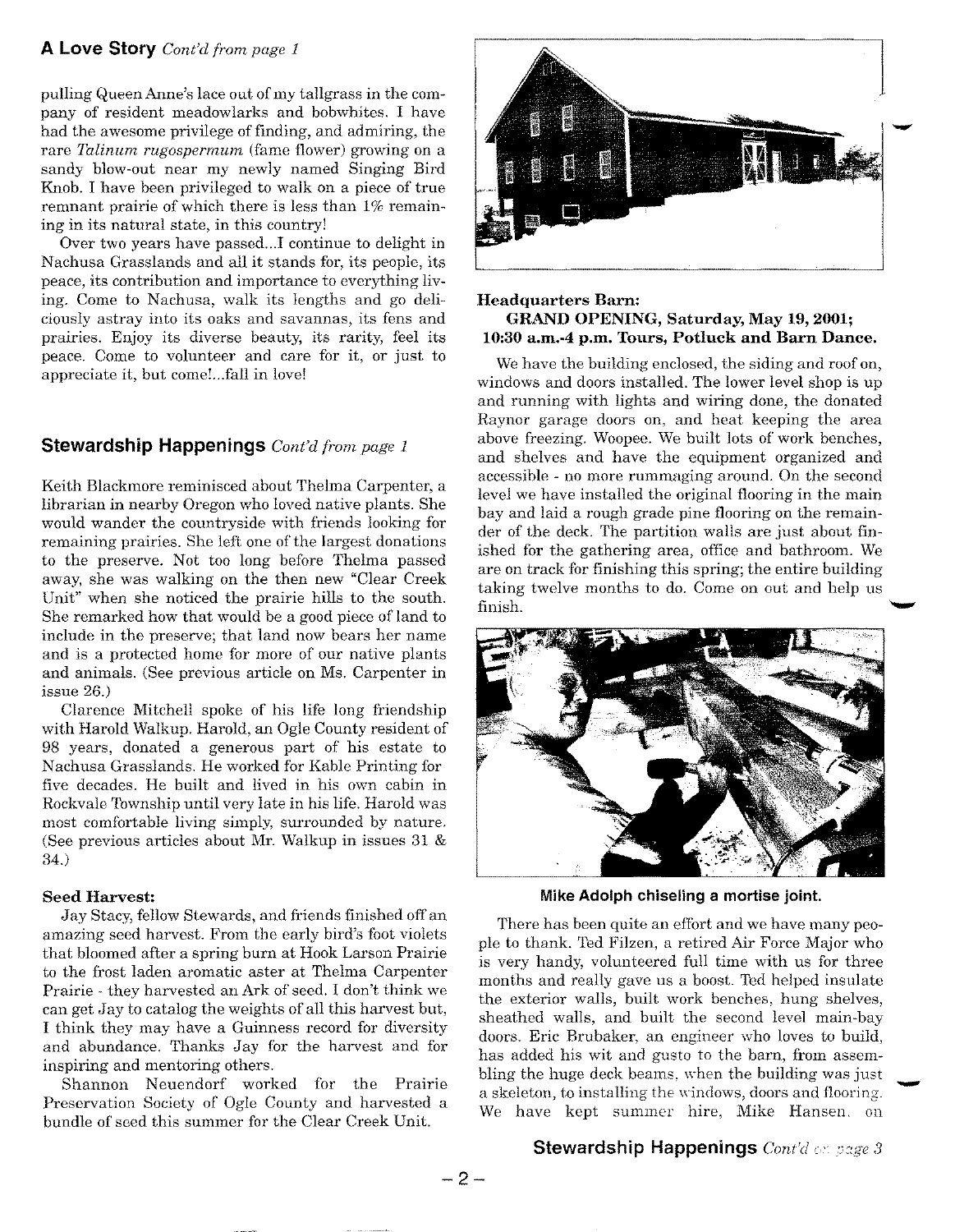### **Stewardship Happenings** *Cont'd from page 2*



**Ron Ingraham power washing timbers.**

through the fall and winter. Mike has been carefully taking our barn to completion with his energetic, yet easy going manner. Howard Fox, geriatric superman, pulled everyone along, kept the building plum and level and had many a young man commenting that they want to be like Howard in their 80's. Mike Adolph has been out a lot adding his labors and character to the building. We have a new verb, to "Adolph it," is to save resources by using small scraps of materials to fill in large spaces.



**Ted Filzen**



**Shannon Neuendorf**

**Mike Hansen**



### **DONATIONS TO THE BARN**

Frank & Jarosana Ptacek Drs. Frank & Phyllis Orland Bob& Sherry Piros Jim & Anne Grove Barbara & John Rutherford Barbara & David Holke Betty J. Leeson Anne & Norman Meyer BiologyDepartment, Kishwaukee College Vicke & Paul Schranz in honor of Don Homer

**THANKYOU!!**

### **Science:**

**Grazing Study:** Prairie bush clover *(Lespedeza leptostachya)* is a Federally threatened plant species that occurs in high-quality remnant dry prairie sites scattered throughout the preserve. There is a concern about the pattern of population numbers. After the release from heavy grazing following land purchases at the preserve, numbers of individual plants soared and then steadily declined for 10 years. Others watching this Mid-Western endemic plant believe that light to moderate grazing may benefit this



species. We have established plots in which we will study the role that light grazing may play in promoting optimal conditions for the growth of this species. We will be using a few cattle provided by neighboring farmers. Todd Bittner, our local Heritage Biologist, and staff from the Chicago Botanic Gardens are establishing the plots and collecting the data.

**Vegetation Study:** Monitoring was begun this summer by U of I graduate student, Chris Hauser.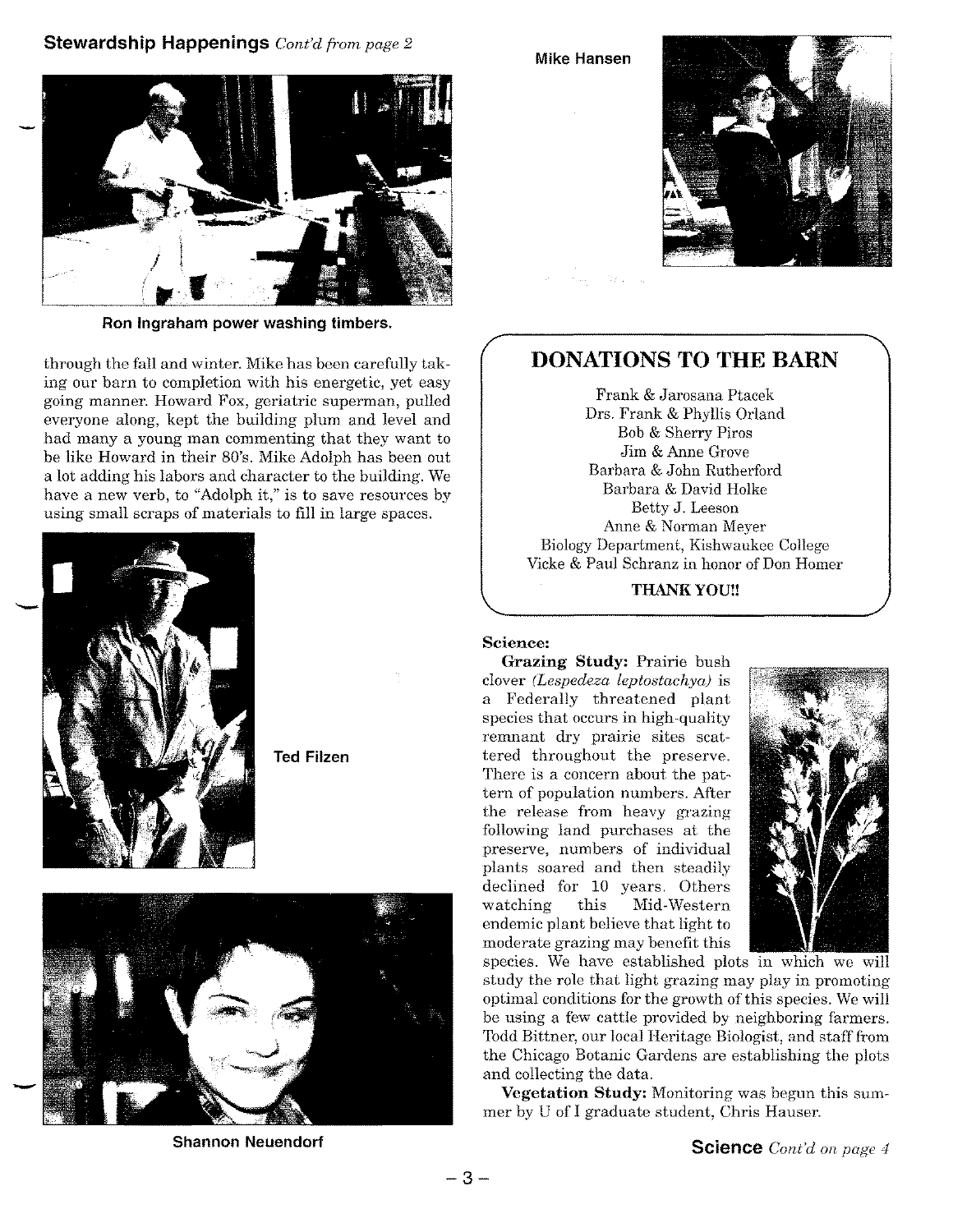### **Science** *Cont'd from page 3*

Many years of restoration at Nachusa Grasslands have produced changes in vegetation. The study is funded by The Nature Conservancy's Rodney Johnson & Katherine Ordway Stewardship Endowment. The purpose of the study is to develop both standard techniques and a rapid assessment protocol for evaluating the quality of restored plant communities over time.

**Soil Study:** A three-year grant from ComEd is funding a study (being conducted by NIU professor Mike Konen) to evaluate the effects of prairie restoration on soil carbon sequestration. We are using the Hook Larson Prairie Unit in this study.

**Air Pollution Study:** Ed Jepsen of the Wisconsin DNR is investigating the impacts of changes in ozone levels on milkweed populations. Nachusa Grasslands was chosen as one of the sites for this study and the common milkweed was chosen as a focal species because it develops characteristic spots on its leaves when exposed to ozone. This study has just begun this year and is expected to span several years to detect changes in the plants correlated with changes in ozone levels.

Various science studies will continue, including the excellent grassland breeding bird monitoring by Ann Haverstock, going on 11 years now. We need volunteers who would like to use a special time-lapse video camera to study grassland bird nesting success. We also need other monitoring volunteers.

#### **Upcoming Stewardship:**

We have obtained a *C2000* habitat grant (Illinois DNR) to create prairie pothole wetlands in the degraded areas at Meiners Wetlands and Bluestem Bottoms. This work will be done in late summer 200l.

We have obtained funding from Commonwealth Edison's new foundation that will purchase local seed for planting more prairie at various units on the preserve.

Many volunteers will be thinning brush this winter at the Eight Oaks Savanna, Picnic Hill on the Harold Walkup Prairie and other areas. We have stewardship occurring every weekday. Join us if you like to work out-



### **THANk YOlJ**

Gerald McDermott for guiding the design and coordinating the order of the 2000 Nachusa Grasslands mug and t-shirt.

Denis Kania for artwork (We have featured three of Denis' bird drawings on our mugs.)

Howard Fox for making two beautiful wood signs for the new Thelma Carpenter Prairie and Harold Walkup Prairie.

Dwight Heckert for creating the herbarium (337 species so far!) and for picking up and installing the new printer.

Mike Crowe for donation of a metal storage cabinet.

Katie & Rich Beilfuss for donation of a special shelf to hold our training videos.

Jenny Mitchell for procuring a laminator.

Dean Weidman for getting a matching donation from his employer for his volunteer hours here.

**"The valley of the Rock river,** if indeed the high rolling prairie on either side can be called a *valley,* in fertility and beauty of prairie land, is perhaps unequalled in the West. The river itself-swift flowing, broad, clear as crystalaffords one of the most magnificent water powers in the world."

A portion of a tribute written by James Shaw for Volume V of the Geological Survey of Illinois (1873).

## Wish List

- Help with the new Preserve Headquarters Barn. Looking for anyone who can hammer, drill, paint or do electrical.
- Volunteers needed for Saturday and Sunday stew .. ardship workdays. We have ambitious stewards who need help. See calendar.
- Propagation Garden Steward needed for our new gardens starting this spring.
- Volunteer needed to help maintain equipment once a week for a few hours.
- Research Projects (graduate research opportunitiesl)
- Donate your old vehicle for trade-in (1990 or newer) towards a 4-wheel drive truck.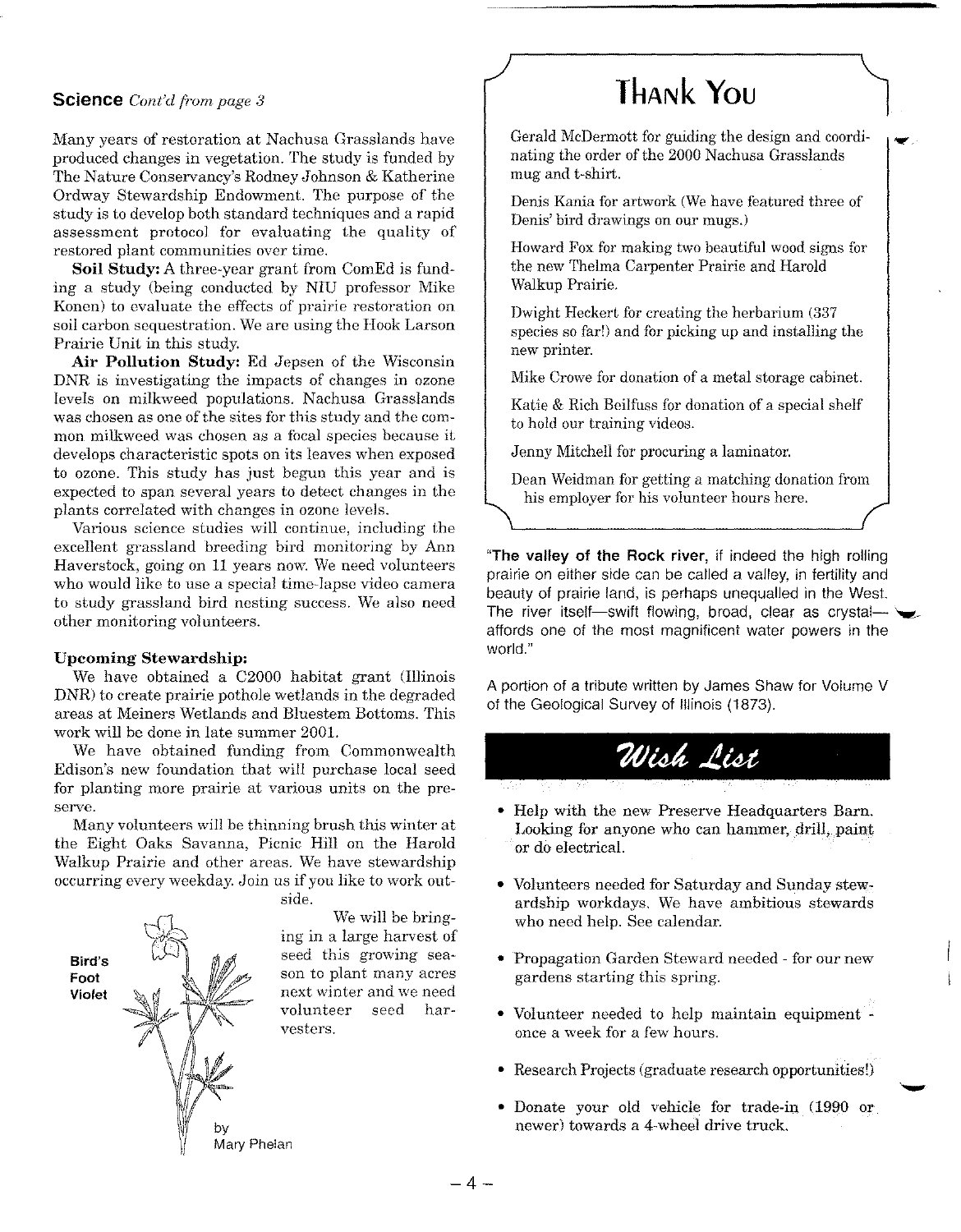### **ANNUAL SKUNK CABBAGE TOUR**



By Tim Keller

As winter is gradually loosening its grip upon the land, the state's earliest blooming plant, skunk cabbage *Symplocarpus foetidus,* is emerging. The skunk cabbage flower holds the unique distinction of being the first to bloom, sometimes under a blanket of snow. It blooms a week or two before its drier upland neighbor, the pasque flower *Anemone* patens. Upon seeing either of these hardy plants blooming one can be reassured that nature's cycle of life is intact.

The skunk cabbage prefers to grow in marshy, high-organic soils near slow moving streams like Wade Creek. In pastured bottomlands I've noticed livestock graze right up to the plant, but do not eat the plant itself. Apparently animals don't care for the smell of the appropriately-named skunk cabbage! The plant develops a fleshy hood (spathe) that pushes up through its frosty surroundings. Inside the hood is a flower part called the spadix. Flies are attracted to the smelly pollen as it sheds.

Officially skunk cabbage is known in 24 coun ties, mostly in Northwest Illinois. Whiteside County can now be added to the list. A chance conversation with a neighbor led me to discover a new location. This passing comment spiked my curiosity: "Something smells dead down by the creek." Upon investigation of the site I found several skunk cabbages, as well as a colony of marsh marigolds, in full bloom. These plants have been growing, discreetly, within two miles of where I grew up north of Sterling!

For more than ten years I have had the privilege of leading a field trip to witness this early arrival at Nachusa Grasslands. The preserve is fortunate to have healthy populations that can be seen by those hardy souls who wish to venture out in the late winter/early spring. In the past, when Nachusa Grasslands was under the firm grip of the dreadful multiflora rose, the skunk cabbage site was difficult to reach without ripping one's clothing. Thanks to dedicated volunteers using loppers, mowers and controlled burns, this invasive nonnative brush has retreated. Today the skunk cabbage area is a friendlier place to visit.

The field trip takes place this year on Sat., April 7, from 2-5. Over the years the weather has cooperated. So, come join us!

Thank You

The following people and businesses have donated to the new Nachusa Grasslands Preserve Headquarters Barn:

RAYNOR GARAGE DOORS - For 4 overhead doors. Raynor supports community projects and this donation has helped us stay on budget.

Tom Yater for loan of his power scaffold for several months, coming by every week to maintain it.

Macklin Brothers for gravel for parking lot and building skirt.

Jeff Meiners and Illinois Material Handling for heavy-duty, hand pallet cart.

Crest Foods for supporting Garret Meiners for two months of internship at the preserve last summer.

Ray Voss for excavation services.

Bob Neuendorf for lots of insulation.

Nancy Winter for antique oak floor boards.

Mike & Connie Adolph for microwave oven and coffee maker.

Mark & Marilyn Ruby for kitchen cabinets.

John Nicholson for paint and obtaining paving bricks.

The Natural Land Institute for paving bricks.

Paul Harmon, and the bow hunters for loading, hauling, stacking and laying said bricks.

Todd Tucker for transplanting oaks to landscape around the new barn.

Robert Hardesty for crane services.

Willard Simpson for antique lumber and lightening rods and tractor work.

Todd Tucker and the Maintenance and Restoration Crews from the Byron Forest Preserve District for installing loft floor joists.

| Prairie Smoke, Issue 38, January 2001 |                                     |
|---------------------------------------|-------------------------------------|
|                                       |                                     |
|                                       | Associate Editor Gerald McDermott   |
|                                       | Additional editing Thelma Dahlberg, |
|                                       | Bill Kleiman, Dot Wade, Jay Stacy   |
|                                       |                                     |
|                                       | Mailing List Manager Chris Pfoutz   |
|                                       | (Crest Foods, Inc.)                 |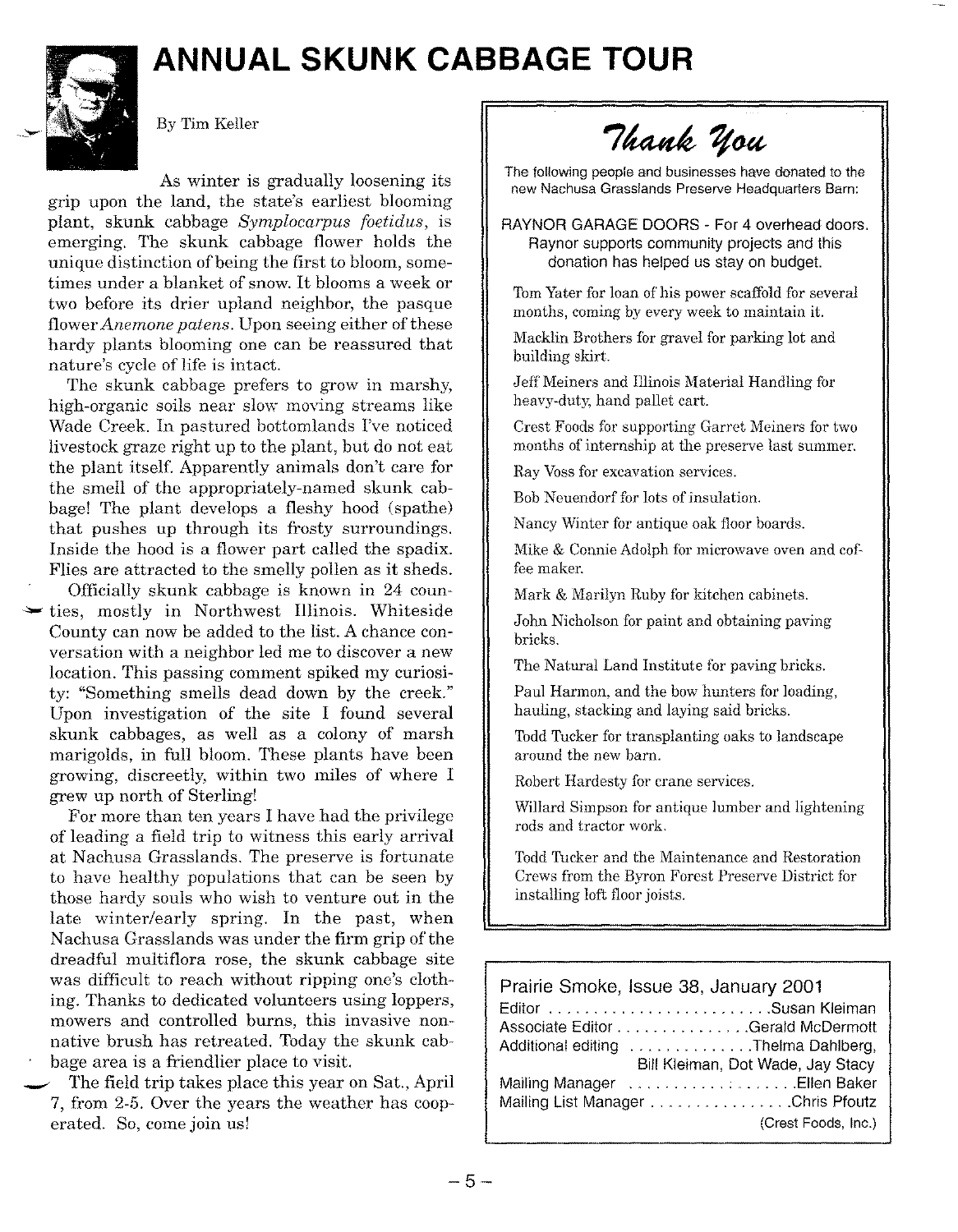

Natural area stewardship has lost one of its finest. January 23, Mel died suddenly of heart failure, on a beautiful sunny day, just after he began to ski a cross-country trail with a friend. Mel was 79 years old. He was a retired chemist holding 25 patents for chemical processes. Mel dedicated himself to the efforts of the West Chicago Prairie Stewards during the past 20 years. For ten of those years, he and his fellow Prairie Stewards have managed Nachusa's Kittentail Unit. Mel was organized, thorough, efficient, and a steward who could identify nearly every plant and animal in his path. Mel invented numerous tools and techniques for restoration work. He generously shared his knowledge and experience at conferences and during tours. He was a frequent advisor and a good friend to all at Nachusa Grasslands. His good cheer and enthusiasm will be sorely missed. Mel is survived by his wife Jean and three children.

### **TIIANKYOU!**

To the following people who have put in volunteer hours on the Preserve Headquarters Barn since the last newsletter:

> Ted Filzen Mike Adolph Eric and Sandy Brubaker Ron Ingraham Shannon Neuendorf Howard Fox David Edelbach Jason Johnson Ray Derksen John Schmadeke Jay Stacy Bob Shone Chris Hauser Don Homer Terry Day Bill Web Wes Herwig Gerald McDermott David Breen Jim Grove Bob and Sherry Piros

### **NACHUSA GRASSLANDS UNIT STEWARDS**

Clear Creek Unit Prairie Preservation Society Mary Blackmore of Ogle County Terri Clarke

Coneflower Unit East Barbara Baker

Dot & Doug Unit Gene St. Louis Barb Regan

Eight Oak Savanna Jan Grainger

East Heinkel Unit Mike Crowe

Fen Unit Kevin Kaltenbach Todd Bittner

Hook Larson Prairie Unit Dave Breen Jay Friberg

Kittentail Unit West Chicago Prairie Stewards

Main Unit Mike Adolph Bob Shone

Roadsides & West Meiners Uplands & Thelma Carpenter Prairie Tom Mitchell Jenny Mitchell Rolling Thunder Unit Sally Baumgardner 11ax Baumgardner

Schafer Unit David Edelbach Gerald McDermott West Heinkel Unit Jay Stacy Gene Miller,

Science Stewards: Bird Monitoring **Annish Annish Annish Annish Ann** Butterfly Monitoring Jan Grainger Herbarium Steward Dwight Heckert

Outreach Volunteers: Publicist/Educator Sally Baumgardner Youth Stewards Leaders Howard Fox



 $\begin{minipage}{.4\linewidth} \textbf{STEWARDS} \end{minipage}$ 

Sally Bowers

Ron Ingraham Don Homer

Hazel Reuter Ron Ingraham **Mike Adolph** Sally Baumgardner ~<br>Sally Bowers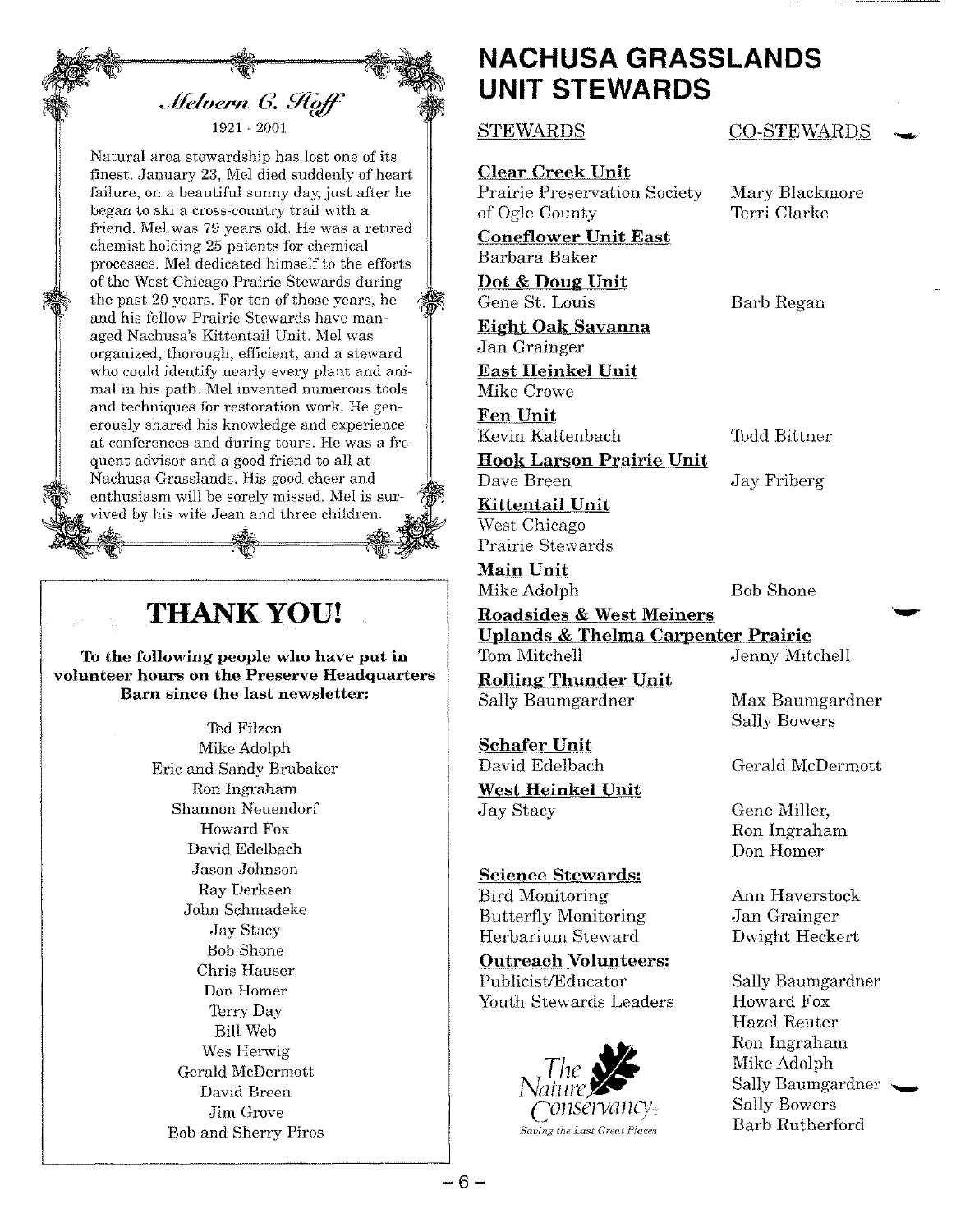### **CALENDAR FOR STEWARDSHIP WORKDAYS 2001**

### February

- 17 Sat. Dot & DougUnit Brush Bash and Dinner
- 24 Sat. HookLarson Prairie Unit
- 25 Sun. Schafer Unit

#### March

- 3 Sat. Dot & DougWade Unit
- 4 Fen Unit
- 7 Volunteer Recruitment Hike (9:00 a.m.)
- 10 Sat. Northern Illinois Prairie Workshop (7am-5pm) College of DuPage-Register by March 2 (630/942-3948) Cost \$40 - Car pools forming - call the Preserve
- 17 Sat. East Heinkel Unit<br>18 Sun. Schafer Unit
- Sun. Schafer Unit
- 24 Sat. Coneflower Unit (8:00 am to Noon) POTLUCK GATHERING - Hike with Ed Collins in p.m.
- 31 Sat. RollingThunder Unit

### April

- 7 Sat. Eight Oaks Savanna Unit and ANNUAL SPRING SKUNK CABBAGE TOUR with Tim Keller at 2 pm. This is a moderate hike to search for spring wildflowers.
- 14 Sat. Rolling Thunder Prairie Unit
- 
- 21 Sat. Roadsides<br>28 Sat. Schafer Ui Sat. Schafer Unit
- 29 Sun. HookLarson Prairie Unit

#### May

- 5 Sat. West Heinkel Unit (Annual Garlic Mustard Pull!)<br>6 Sun. Dot & Doug Wade Unit
- 6 Sun. Dot & Doug Wade Unit<br>12 Sat. East Heinkel
- Sat. East Heinkel
- 19 Sat. GRAND OPENING FOR THE PRESERVE HEADQUARTERS BARN - 10:30 am - 4:00 pm
- 26 Sat. Schafer Unit

### June

) .<br>|-<br>| z I

 $\ddot{\mathbf{e}}$ 

- 2 Sat. Thelma Carpenter Prairie Unit
- 9 Sat. Eight Oaks Savanna Unit
- 16 Sat. Coneflower Unit (8:00 AM Noon)
- 23 Sat. Dot & Doug Wade Unit
- 24 Sun. Schafer Unit
- 30 Sat. East Heinkel Unit

### July

- 7 Sat. Dot & Doug Wade Unit
- 8 Sun. Clear Creek Unit (starting at 8:30 am)
- 14 Sat. ANNUAL ICE CREAM SOCIAL & POTLUCK (5:30 PM to Dark)
- 15 Sun. East Heinkel Unit
- 21 Sat. Rolling Thunder Unit
- 28 Sat. Schafer Unit and Clear Creek Unit (starting at 8:30 am)

### August

- 4 Sat. Main Unit
- 11 Sat. Roadsides
- 18 Sat. Thelma Carpenter Prairie Unit
- 25 Sat. Coneflower Unit (8:00 am Noon)
- 26 Sun. Schafer Unit

### September

- 1 Sat. Dot & Doug Wade Unit
- 2 Sun. Main Unit
- 8 Sat. POTLUCK GATHERING and AOTP prep.
- 15 Sat. AUTUMN ON THE PRAIRIE (10AM 5 PM)
- 22 Sat. West Heinkel Unit
- 23 Sun. HookLarson Prairie Unit
- 29 Sat. Schafer Unit

### **October**

- 6 Sat. Coneflower Unit (8:00 am Noon)
- 7 Sun. East Heinkel Unit
- 13 Sat. Main Unit
- 14 Sun. West Heinkel Unit
- 20 Sat. Kittentail Unit
- 27 Sat. Rolling Thunder Prairie Unit (National Make A Difference Day)
- 28 Sat. Schafer Unit

### November

- 3 Sat. Dot & Doug Wade Unit<br>10 Sat. ANNUAL "STONE SO
- Sat. ANNUAL "STONE SOUP" SEED PROCESSING PARTY and POTLUCK GATHERING (9:00 am - 3 pm)
- 11 Sun. HookLarson Prairie Unit
- 17 Sat. Roadsides<br>18 Sun. East Heir
- 18 Sun. East Heinkel Unit
- 24 Sat. Schafer Unit

### December

- 1 Sat. Fen Unit
- 8 Sat. Main Unit
- 15 Sat. Eight Oaks Savanna Unit
- 16 Sun. Schafer Unit

#### January 2002

- 5 Sat. Thelma Carpenter Prairie Unit
- 12 Sat. POTLUCK GATHERING
- 19 Sat. Hook Larson Prairie Unit<br>20 Sun. Dot & Doug Wade Unit
- 20 Sun. Dot & Doug Wade Unit<br>26 Sat. Schafer Unit
- Sat. Schafer Unit

STEWARDSHIP WEEKEND WORKDAYS mainly involve brush clearing in the winter, weed removal in the spring and summer, and seed collecting in the summer and autumn. Often there is a hike afterwards. Allworkdays and events start at 9:00 and end about 1:00 unless otherwise noted. Bring a lunch and work gloves.Meet at the NEW Preserve Headquarters Barn at 8774 Lowden Rd. Extreme weather conditions will sometimes cause a steward to cancel a workday.

POTLUCK GATHERINGS also start at 9:00 with a time for learning or hiking together. Food is then shared at noon.

We also have on-going STEWARDSHIP DURING THE WEEK throughout the year. Call Bill or Susan Kleiman at the preserve (815)456-2340.

### GRAND OPENING FOR THE NEW PRESERVE HEADQUARTERS BARN

Saturday, May 19, 2001 • 10:30 a.m.-4 p.m. Everybody Welcome

 $10:30 - 12:30$  - Tours of the Barn and the Preserve 11:00- Ribbon Cutting and Unveiling of

- Recognition Wall
- $12:30 2:00$  Potluck Dinner
- $2:00 4:00 \text{Barn}$  Dance